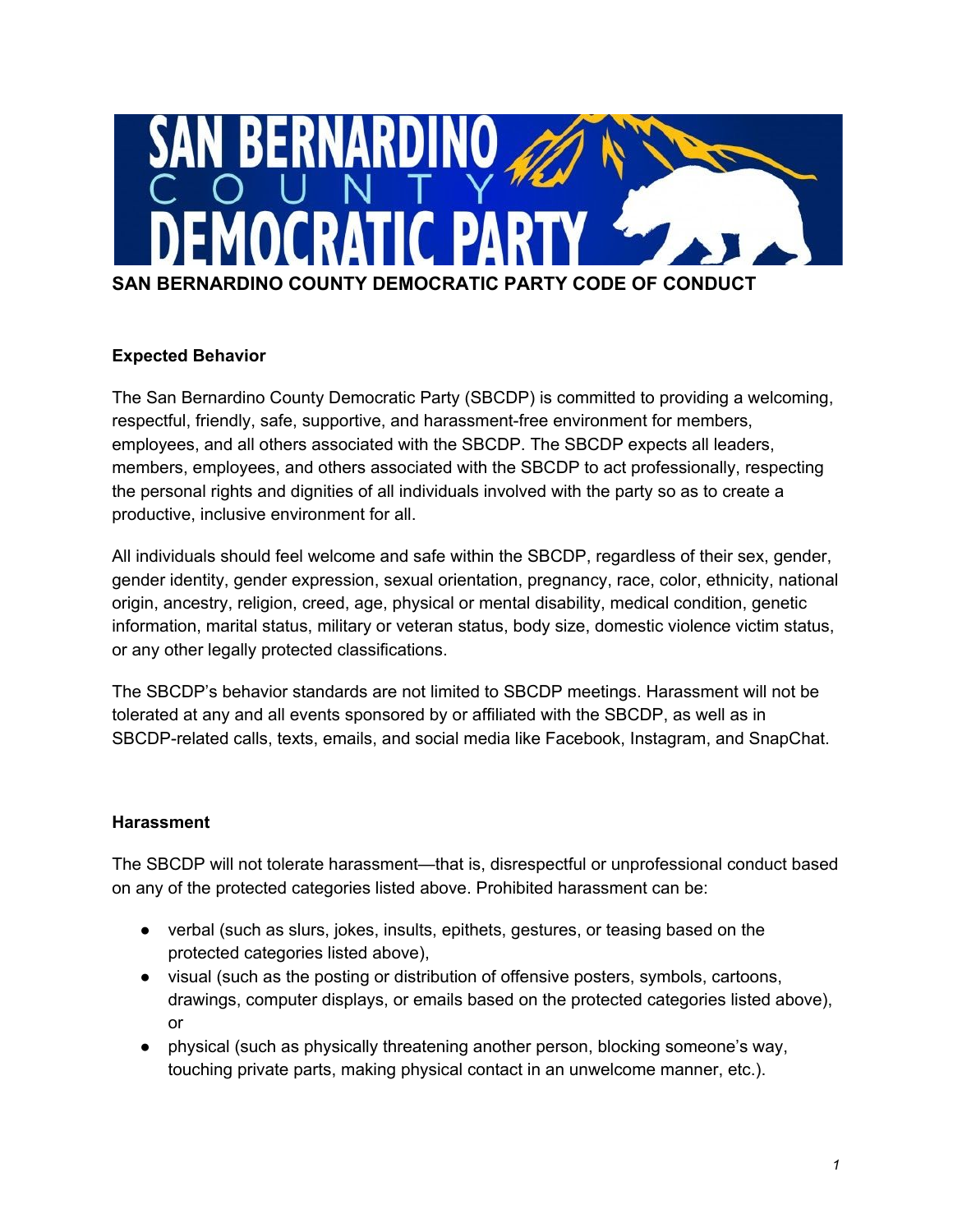The SBCDP will not tolerate sexual harassment, that is,

- harassment based on sex or conduct of a sexual nature, which includes
	- harassment based on sex (including pregnancy, childbirth, breastfeeding, or related medical conditions),
	- gender, gender identity or gender expression.

Prohibited sexual harassment may include all of the actions described above as harassment, as well as other unwelcome sex-based conduct, such as

- unwelcome or unsolicited sexual advances,
- requests for sexual favors, conversations regarding sexual activities, or other verbal or physical conduct of a sexual nature.

Sexually harassing conduct need not be motivated by sexual desire and may include situations that began as reciprocal relationships, but that later cease to be reciprocal.

The SBCDP prohibits *quid pro quo* sexual harassment, such as when submission to sexual conduct is made explicitly or implicitly a term or condition of an individual's membership in the party, appointment to committee, leadership, or other role within the SBCDP; or submission to or rejection of sexual conduct by an individual is used as the basis for decisions affecting that individual.

The SBCDP prohibits the creation of a hostile environment, that is, conduct that creates an intimidating, hostile or otherwise offensive environment, including but not limited to:

- unwelcome sexual advances, flirtation, teasing, sexually suggestive or obscene letters, invitations, notes, emails, voicemails or gifts;
- sex, gender or sexual orientation-related comments, slurs, jokes, remarks or epithets;
- leering, obscene or vulgar gestures or making sexual gestures;
- displaying or distributing sexually suggestive or derogatory objects, pictures, cartoons, or posters or any such items;
- impeding or blocking movement, unwelcome touching or assaulting others;
- any abusive yelling or screaming, other verbal threats, or disrespectful language (in any form) directed at a person;
- any sexual advances that are unwelcome as well as reprisals or threats after a negative response to sexual advances; and
- conduct or comments consistently targeted at one gender, even if the content is not sexual.

The examples above are just that—examples. In general, any conduct listed above or that is based on the protected classifications listed above that could interfere with an individual's participation in the SBCDP or could create an offensive environment will be considered harassment in violation of this code of conduct. This is the case even if the offending individual